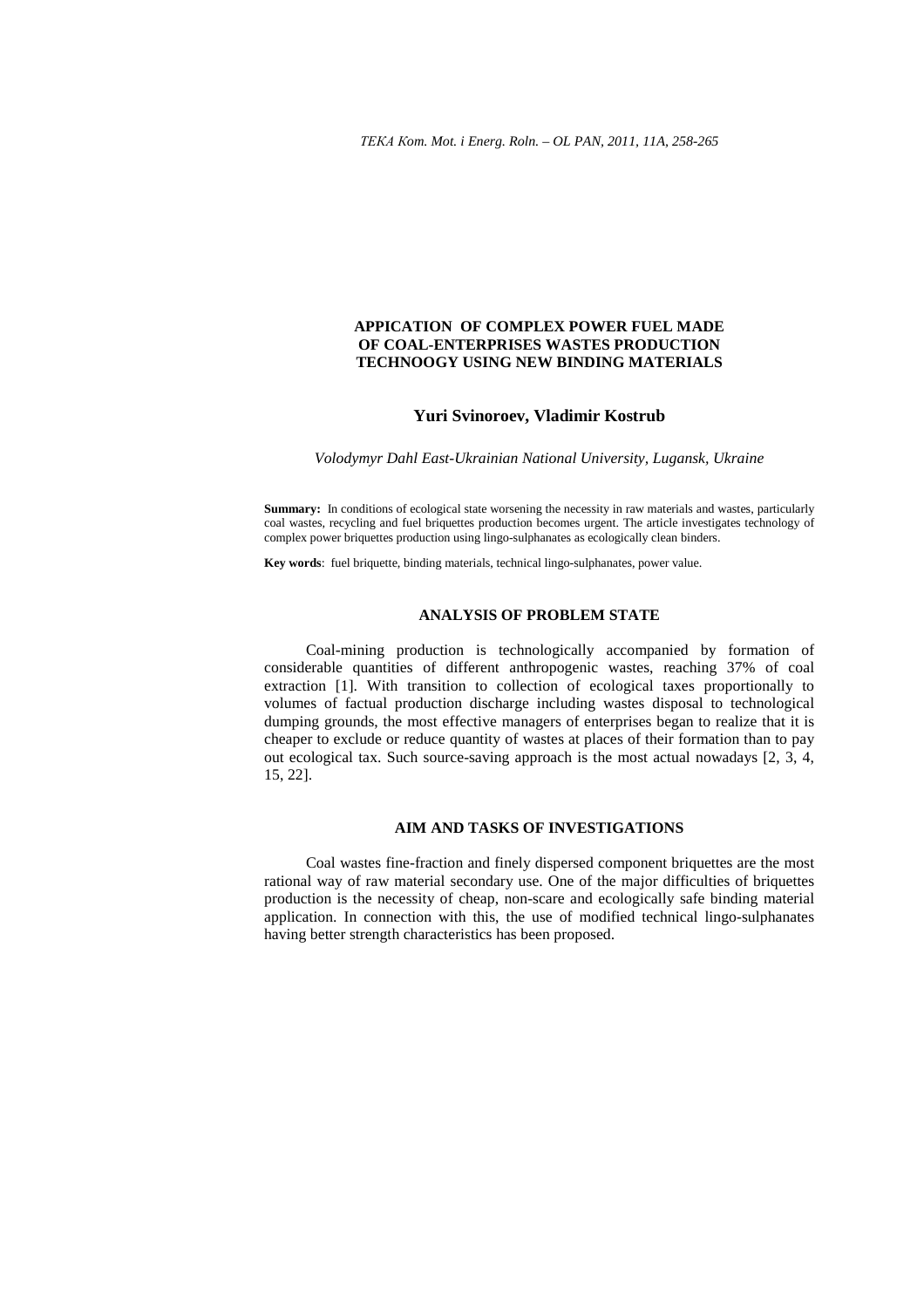# **PRESENTATION OF INVESTIGATION RESULTS**

Culm and slime utilization is mainly performed on accumulators. Only preliminary specially prepared wastes can be used for the second time. Major technological difficulty in culm and slime recycling is their dehydration to 10-12% humidity. In connection with this, development of small- and middle-power compact productions engaged in culm and slime recycling into briquettes corresponding modern power processes requirements becomes very actual. Agglomeration is one of actual tasks in preparation coal wastes for use as an power fuel. To obtain sellable product fit for realization in the recoverable raw materials market, briquette should meet a number of requirements:

- should not contain harmful impurities exceeding permissible level;
- possess strength sufficient for its further transportation;
- retain strength while being humidified in transportation;
- possess strength at high temperatures;
- possess homogeneous chemical structure;
- possess homogeneous linear sizes of pieces;
- have comparable with traditional cost.

Piecing of finely dispersed culms and slimes provides enterprises not only with additional power resources of iron-containing materials but reduces ecological impact on environment and stabilizes the work of main stages - accumulation, raw material preparation, and recycling. Briquetting is the process of obtaining pieces (briquettes) with and without additive binding materials with further mixture compaction into briquettes of necessary size and form. The aim of small materials structural formation is not only to obtain pieces of definite size but to create complex specified physical and chemical characteristics in artificial structures. Thus, there is an appropriate cause-result relation of technical parameters of structure forming processes with qualitative characteristics of prepared materials [13]. Fine-fraction materials with 0-10 mm fractures have low gas permeability which limits their further application without preliminary preparation. Briquetting of fine grain and finely dispersed materials with binders is the most universal way of attracting valuable fuel, mineral raw components as well as some anthropogenic wastes not suitable for immediate use in technical processes and apparatus because of their aggregate state into recycling. Distinctive peculiarity of briquetting process is possibility to produce briquettes from charge mixture effective for main types of power complex units. Materials which can be briquetting and the sphere of their application are presented in table 1. It is necessary to point out that not only anthropogenic wastes but original fine fracture and finely dispersed raw materials may be briquetted.

Let's consider technological process of coal briquettes production. "Cold" briquetting is the most economically profitable and ecologically safe method. Having analyzed operational qualities of briquettes with different binders and technology of their production use we consider the application of lingo-sulphonite binders the most economically profitable one. It is useful to analyze this method in more details because this problem is the weakest one in technology of briquette production.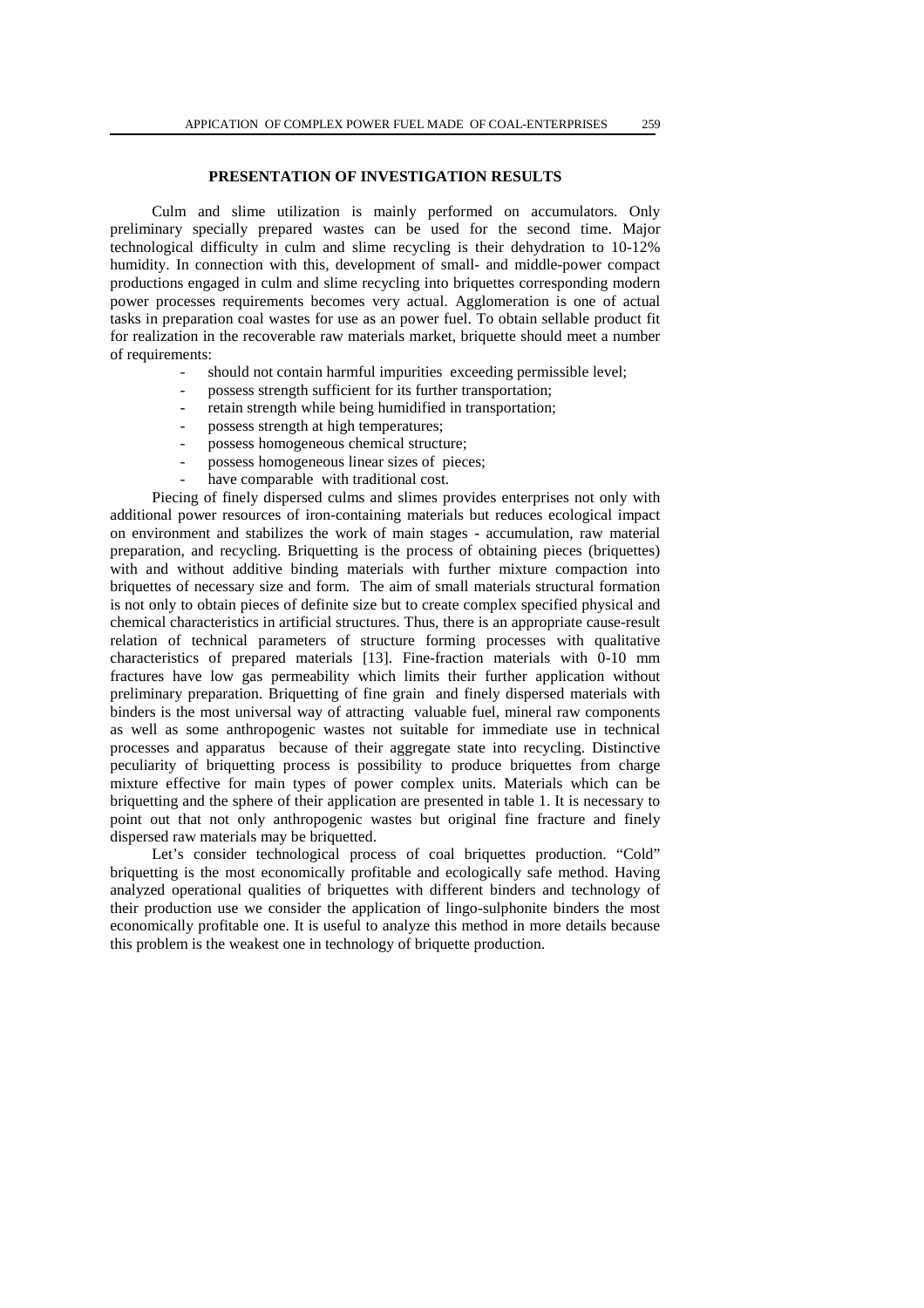| Source of raw material         | Materials being briquetted                                    | Sphere of briquettes<br>application |  |
|--------------------------------|---------------------------------------------------------------|-------------------------------------|--|
| Coal production anthropogenic  | -coal, coal crumb for municipal and                           | Population domestic                 |  |
| wastes:                        | domestic needs according to TYY                               | needs.                              |  |
|                                | 10.1-33333494-005;                                            | Industrial enterprises              |  |
| - «old» rock spoil heaps (with | -coal, grade K and <i>K</i> for dust-like                     | boiler houses.                      |  |
|                                | 30-40% content of coal crumb); burning according to TYY 10.1- |                                     |  |
|                                | 23472138-158;                                                 | Municipal enterprises               |  |
| - «tailing dumps» of central   | - coal for dust-like burning                                  | boiler houses.                      |  |
| concentrating mills;           | according to TVV 10.1-32186934-                               |                                     |  |
|                                | 003:                                                          | Rail-road car boilers               |  |
| - culm.                        | - finely dispersed coal cock duct-                            |                                     |  |
|                                | like crumb.                                                   | Heat power stations                 |  |

Table 1. **Characteristics of technology and sphere of briquetting application** 

One of the main reasons limiting spheres of application of lingo-sulphanates (LST) as a binding materials is their instable characteristics and low binding ability while this material is the cheapest, non-scare and ecologically clean of all nomenclature of binding materials. Works [5, 6, 7] provide ways to increase level of achieved results allow to speak about development of principally new binders based on LST.

In development of binders intended for technology of coal briquettes production the highest effectiveness has been observed when using complex modifiers containing components action of which has strictly defined functional orientation. In the process of working, one part of the complex initiates and speeds out the beginning of structure formation in charge mix while the other one undergoes a chemical reaction with oligodimensional LST molecules and coal dust particles which results in creation of treedimensional mesh polymer. Finally, this causes the increase of binding ability and decrease of hardening length and stabilizes binder characteristics thus allowing to use it effectively in the given technology.

It was stated that it is advisable to use binding complexes combining nonionogeneous surface active materials (NISAM) with some mineral acids. In such cases we observed binding ability increase from 0.37-0. 51 МПа to 2.84-3.00 МПа and even higher, while hardening of developed binder composition in combined use of thermal activation (380-400<sup>0</sup>C), decreased from 12-15 min, to 1–3 min. Normal hardening regime took place at temperature equal to 200-220  $^0C$ . A new binding material based on LST content of which changes depending on coal briquettes configuration and mass has been developed on presented investigations and offered for application.

The given paper may be used at present on the enterprises of Lugansk and Donetsk region having large massifs of anthropogenic wastes of coal mines and on concentrating mills. Expenses, caused by the process of original lingo-sulphonate binders modification, are not significant. The advantages are as follows:

- possibility of quick achievement of required operational strength;

- charge mixture compositions adaptability to manufacture;

- insignificant power-consumption for speeding up the process of getting briquette strength ( temperature control up 220 С).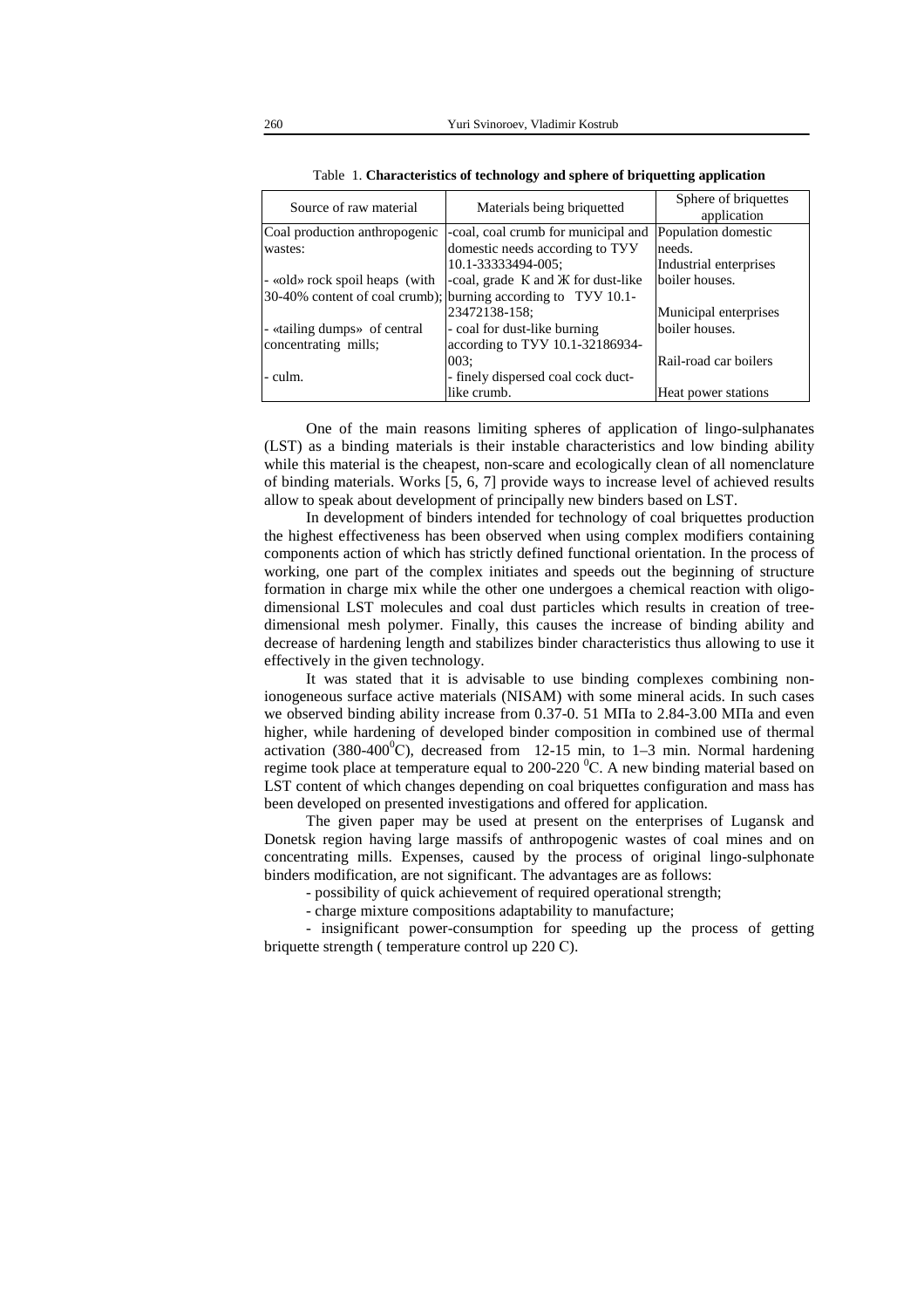Characteristics of briquettes containing binders based on modified LST (LSTm) made of coke powder have been investigated and stated (see table 2). They contain twice as little binding material as compared with their analogues [18, 19, 20].

When developing technology of briquette production the following tasks are of priority [13, 21]:

- production of briquette with prescribed characteristics meeting client's requirements ( suggested technology allows to produce a briquette with prescribed geometric sizes, configuration and physical characteristics);

- briquette component structure which defines its power value has been developed with the assistance of coal-mining enterprises' specialists and briquette consumers;

- provision of briquette production and application effectiveness got at expense of briquette producing installation placement close to sources of wastes generating and usually located on one and the same site;

- provision of high productivity, low equipment cost, minimal number of servicing personnel.

| Composition of carbon<br>materials mixture, %              | Consumpti<br>on of             | Compacti<br>on<br>pressuser,<br>MPa | Briquet size      |            | Strength of dried<br>briquettes |                             | Heat             |
|------------------------------------------------------------|--------------------------------|-------------------------------------|-------------------|------------|---------------------------------|-----------------------------|------------------|
|                                                            | binder<br>$(LST, m)$ ,<br>$\%$ |                                     | Diame-<br>ter, mm | mass.<br>g | For<br>release,<br>%            | For<br>compressi<br>on, MPa | resistan<br>ce % |
| Coal dust, screenings                                      | 4                              | 30                                  | 50                | 80         | 94,5                            | 8.53                        | 97,1             |
| Coal dust, screenings                                      | 3,8                            | 100                                 | 50                | 80         | 97,9                            | 12,02                       | 98.9             |
| Fractured cock briquette<br>fines $-100$                   | 5.5                            | 40                                  | 80                | 275        | 97.4                            | 8.59                        | 97,1             |
| Fractured cock briquette<br>fines - 85; anthracite -<br>15 | 5.5                            | 40                                  | 80                | 275        | 96,8                            | 8,6                         | 94,9             |
| Fractured cock briquette<br>fines - 70; anthracite -<br>30 | 5.5                            | 40                                  | 80                | 275        | 91.7                            | 4.99                        | 93,8             |
| Fractured semi-cock<br>screenings - 100                    | 4,5                            | 30                                  | 50                | 50         | 95,8                            | 7.18                        | 85,9             |

Table 2. **Briquettes quality indices** 

Technology of coal briquettes production includes the following process stages:

- delivery of raw material components to the production site;

- raw material components storage;
- raw material components measuring for charge mix preparation;
- preparation of raw material mixture in forced action mixer;
- charge mix transportation to the formation station;
- formation of briquettes on the roller presses;
- transportation of formed production to the drying furnace;
- drying and achieving strength;
- finished products packaging(when needed);

- transportation to the finished products ware-house (or loading to the means of transportation).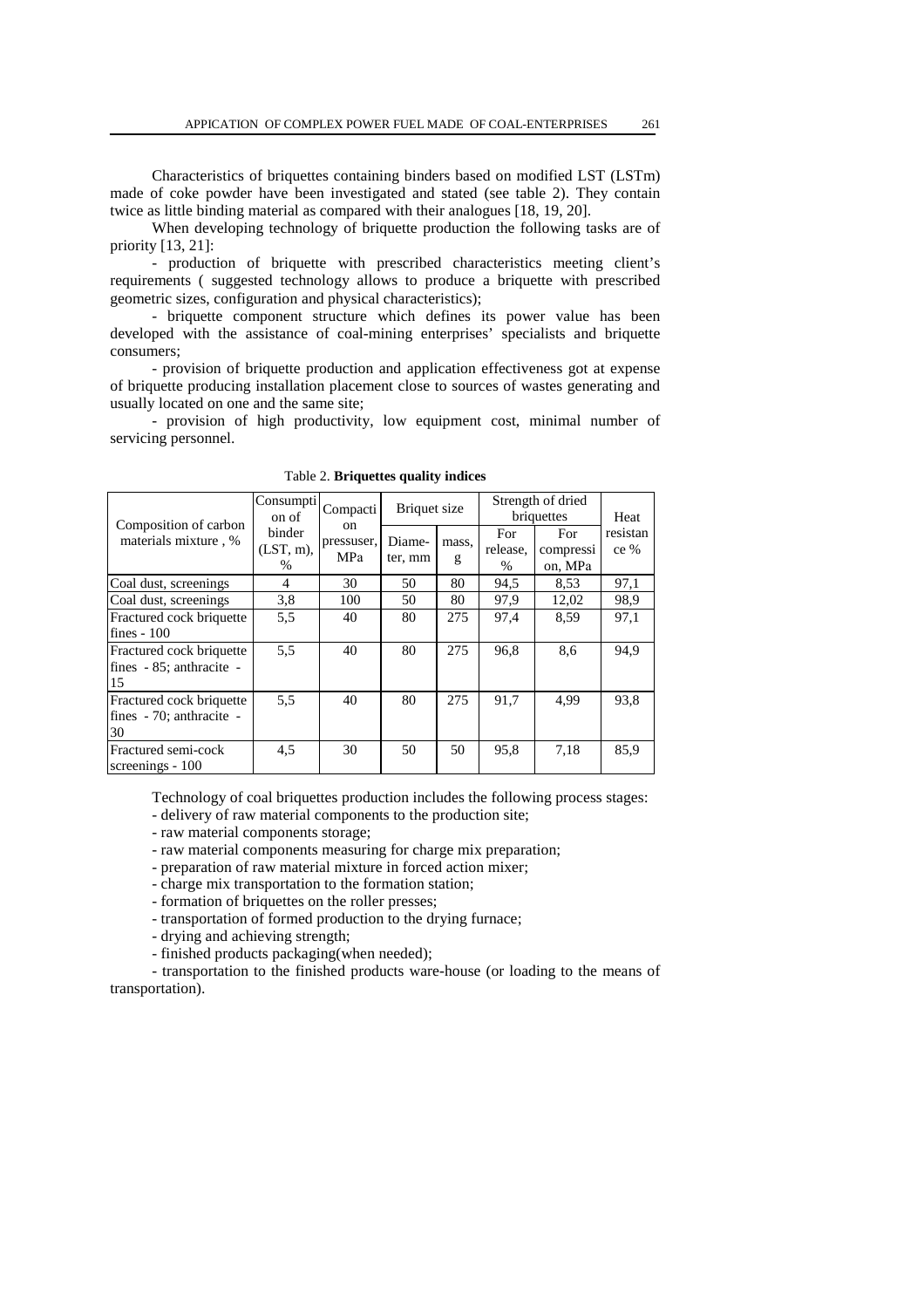Technical solutions to selection of configuration of such measuring and mixing equipment providing exact measuring of linked materials within 1% and allowing to perform heir mixing regulating stirring intensity thus controlling maximally possible rate of charge mix homogenization are well known [8, 9,1 0]. High rate of homogenization favours decrease of binder consumption not less than by 1.5% compared to analogue binder consumption when traditional types of mixing equipment are used [11, 14]. Decrease of water consumption when preparing charge mix is usually provided by introduction of specific chemical additives (types of used additives depend on a specific briquette structural contents), which allowed to decrease the length of heat exposure on a briquette [12]. Besides, compact technological scheme of briquettes drying in continuous furnace aimed at the most effective use of heat-transfer agent heat value ability has been developed. Developments of technological schemes of finished briquettes unloading allowing to bring the briquettes accumulation at the intermediate industrial sites to minimum (or to eliminate this stage at all) are known. Instead of it these developments allow to load finished products into rail-way car or motor transport immediately from a conveyor. Carried procedures give reasons to state that at present there is a small-scale produced industrial equipment and technological schemes of its configuration allowing to process 50 thousand tons  $\div$  500 thousand tons of wastes and more a year [14, 15, 16, 17].

Different requirements are made to the coal charge mix components such as: ability for softening, porosity, flaking off, mechanical strength, abrading, restorability etc. Obtained briquettes should meet requirements and specifics of technological process of their supposed use as to their raw material (chemical) contents, size (grain size) and strength. As briquettes chemical structure and size are defined prior to briquetting, one of the most important characteristics of briquette quality and briquetting technological process in general are indices of their mechanical strength. Knowledge of these indices allows to estimate briquettes ability to stand without destruction certain impact-rubbing, impact and crushing loads which they will undergo in operation. These are mechanical strength indices that largely determine their consumption value, and in general, the possibility of their use at different enterprises with their specific infrastructure.

On the basis of conducted investigations it was found out that briquettes in the process of operation first of all undergo impact loads at drop structures in loading of bins or other apparatus or in shipping briquettes to consumers and in the process of unloading. Briquettes undergo crushing loads in case of their accumulation in bins or in piles at warehouses and when transported in rail-way cars.

When the column height equals  $\sim$  40 m (close to bins maximum height) load to the lower sample will reach  $\sim 3.1 \text{ kg/cm}^2$ . The same picture may be observed when piece materials are in the shaft type metallurgical furnaces. For example, it was stated that even in a high-shaft blast furnace the pressure of layers placed higher on the coke do not exceed 3-5 kg/сm 2 . Thus, briquettes destruction is mainly caused by impact loads exposure. To define the impact strength different methods are used. According to these methods briquettes batches are thrown on a metal plate with 1.5-2 m height. The strength is defined by input of obtained piece (grade class less than 5, 10 or 25 mm depending on the briquettes size). Large briquettes (maximum size  $\sim$ 100 mm) are thrown only 1-2 times, small size briquettes  $(\sim 25{\text -}30 \text{ mm})$  - not less than 4-5 times. However, in all cases briquettes are considered to meet the strength to throw conditions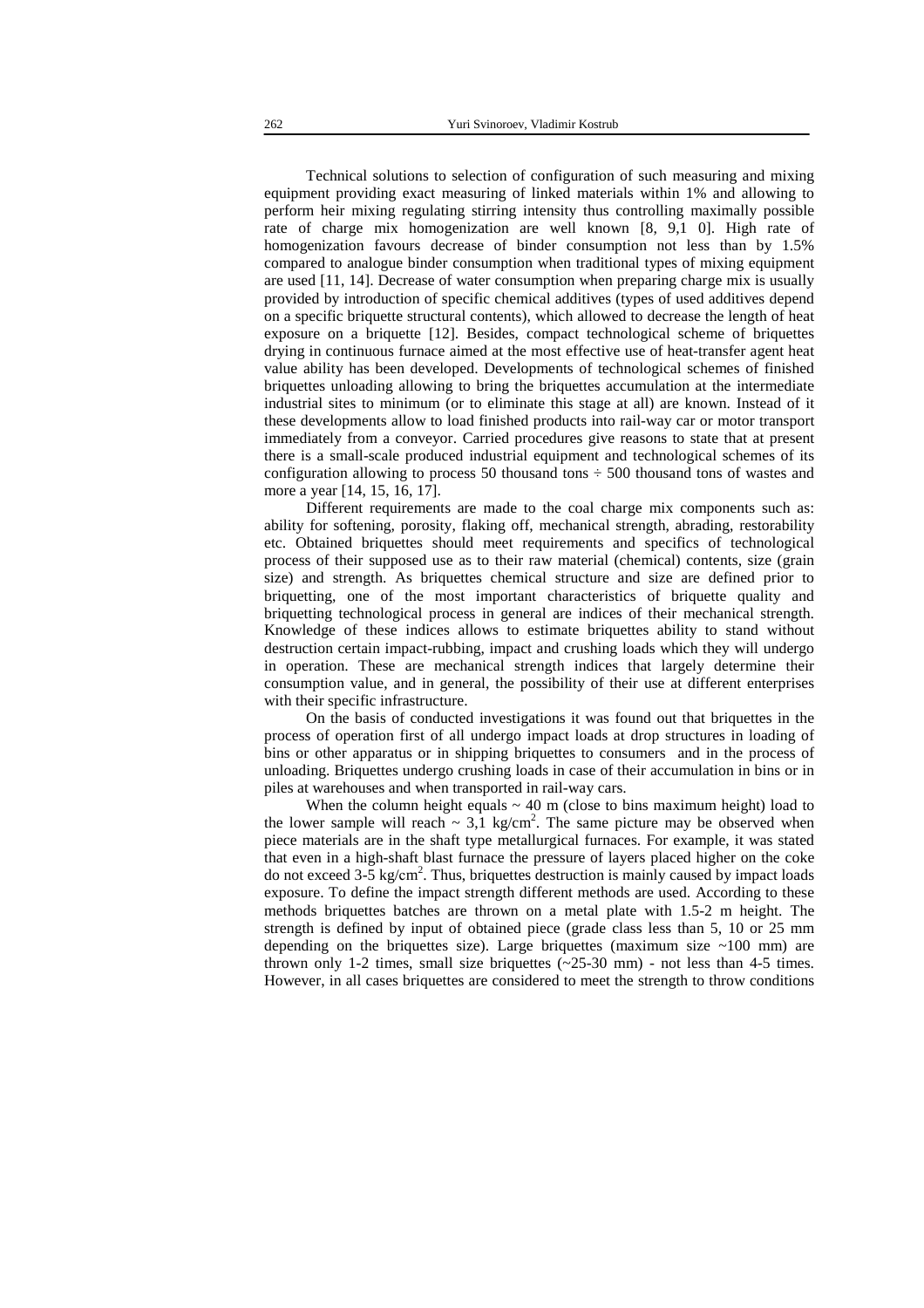if quantity of small pieces does not exceed 5-10 %. It means that large briquettes should not undergo multiple transshipment and technological scheme of the process should be consistent with it.

Presently, there is no state normative and technical base regulating requirements to briquettes as an element of power charge mix. That is why enterprises producing and consuming briquettes are forced to develop technical conditions for each concrete briquette type.

Among obvious advantages of a briquette one may mention the following:

- briquettes have regular and alike predetermined form and fixed weigh;

- they posses higher strength and better transportation ability;

- they posses higher density;

- posses ecological safety due to waste-free character of manufacturing and absence of high temperatures in production;

- different components (culm, slime, filings, husk etc.) may be used in briquette in any relationship;

- all types of finely dispersed materials may be used in briquettes.

# **MAIN CONCLUSIONS AND RESULTS OF INVESTIGATIONS**

On the basis of the abovementioned conclusions about technological possibility to implement described method of anthropogenic wastes or its perspective use for development of separate regions of Ukraine may be done with certain degree of reliability [15], and experience accumulated in this sphere may be successfully used on the enterprises of Poland and Russia.

From technological point of view the following should be stressed:

- sufficiently high mechanical strength of coal briquette, particularly crumbling 1.1%, with the norm equal to not more than 10 % has been stated. Following 20 times throw down on the cast-iron plate, the main piece (50% of the original weight) preserved compressive strength at the level 25 kg/cm<sup>2</sup>;

- compressive strength equaled 8,7-9,3 MPа;

- impact strength and attrition meet the claimed requirements;

- heat of combustion, Q, kcal/kg - averaged not less than 4000…5346, which meets the generally accepted norms.

Further introduction of briquetting technology is advisable on the enterprises of industrial regions of Ukraine (Lugansk, Donetsk regions) to solve the problem of accumulated and current wastes utilization, having in mind the following aims:

- to decrease considerably and eliminate pollution of environment with industrial production wastes within 10-15 years by essential decrease of slime fields and different "burials", thus clearing vast territories of useful lands and improving ecology of industrial regions;

- to practice economy of natural and power resources of the country at the expense of maximum use of industrial wastes into economic turnover;

- to use new ecologically clean and effective binding materials based on products of vegetation raw materials recycling - lingo-sulphonate materials.

From practical point of view, the following should be mentioned:

- coal briquettes are new slime material changing coal to some degree;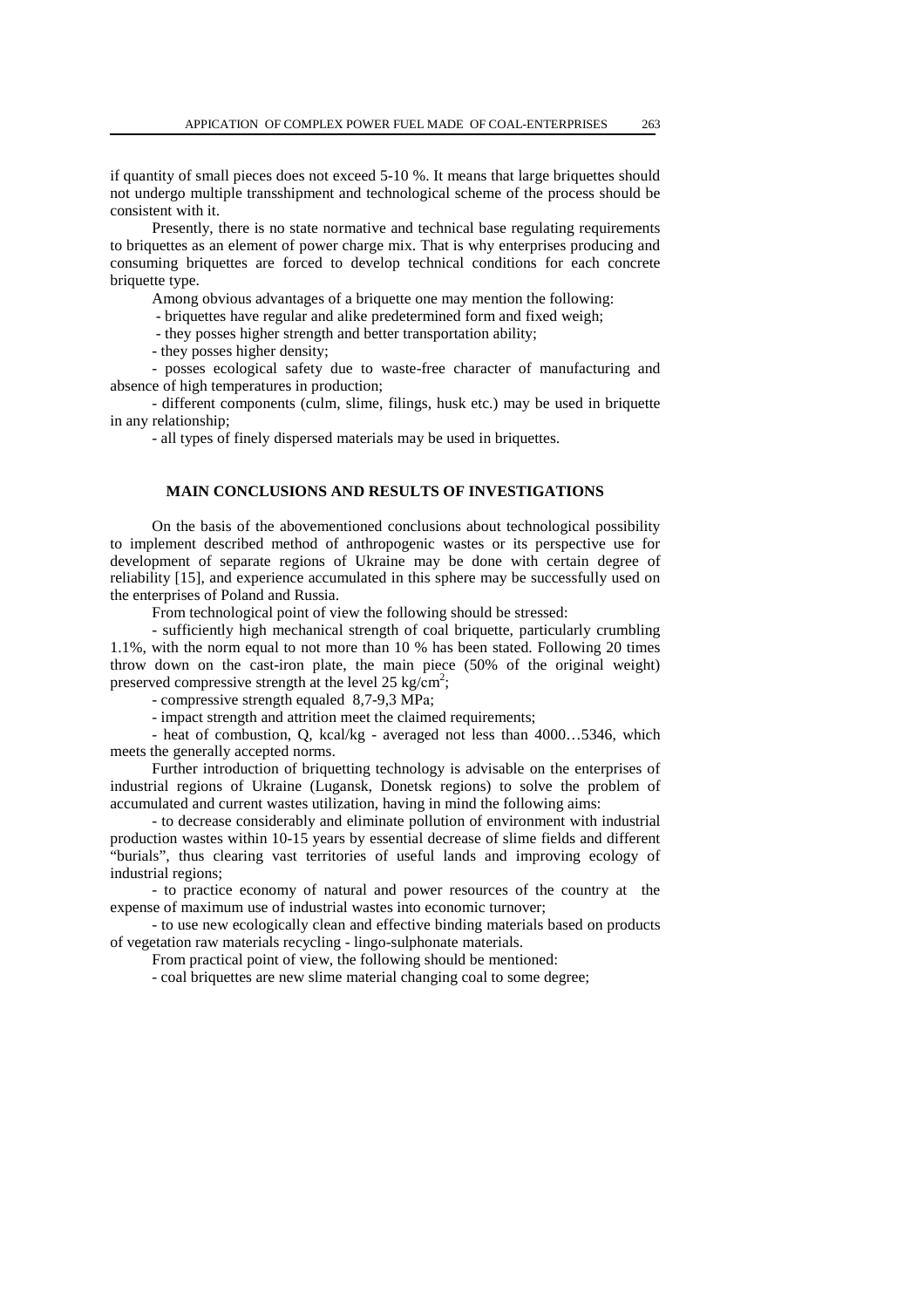- briquettes have regular form and weight, possess high strength and good transportation ability;

- briquettes have necessary heat of combustion.

Analysis of data allowed to formulate the task which may be solved in two ways.

On the one hand, recycling and utilization of wastes, their usage as a relatively cheap raw material for power fuel, increase of their quality competitiveness, and which is more important, decrease of finished product cost for industrial enterprises as well as for municipal and domestic needs of population. On the other hand, there is solution of ecological problem connected with cleaning of regions where vast anthropogenic wastes deposits have accumulated as well as utilization of current wastes accumulations produced by the abovementioned enterprises. Thus, ecological problem of coal mining regions of Ukraine transforms into the task of practical development of anthropogenic wastes aimed at their inclusion into resource and power potential of the country.

Such approach allows to solve not only economic and ecological problems but social tasks connected with employment of population and creation of additional working places. Existing technologies of coal production wastes secondary use are not perfect and claim for further investigations and development.

### **CONCLUSIONS**

As the result of present investigation a coal briquette has been produced with the use of untraditional binder based on lingo-sulphanate material for power fuel, that is, principally new composite charge mix the use of which may return industrial wastes as coal briquettes, and as a raw material having sufficiently high profitability.

Production of such briquettes will allow essentially improve technical and economic indices of enterprise production cost, thus improving ecological state of regions.

#### **REFERENCES**

- 1. Kamenik L.L. 2006.: Complex control of material resources. К. 238p.
- 2. Airapetove A.G. 1999.: Formation of resource-saving system: theoretical and methodological aspects SPb- : SPbGUEF Publishing House.-356p.
- 3. Voitolovsky V.N., Karlik A.E. 2001.: Production specific consumption of material: reserve and ways of reduction. - L.: Shipbuilding.-276p.
- 4. Anufriev V.P. 2006.: Theory and practice of powerand resource saving: Textbook / V.P. Anufriev, Yu.V. Lebedev, F.M. Chernomurov. – Ekaterinboorg: Nauka-service. - 405p.
- 5. Svinoroev Yu.A. 2005.: Theoretical preconditions for development of new ecologically clear binders based on technical lingo-sulphanates for cast shaping in production of foodprocessing industry equipment parts// Vestnik of East-Ukrainian National University named after V. Dahl. № 11 (93). – p. 186-189.
- 6. Svinoroev Yu.A. 2009.: Application of progressive methods of foundry binders treatment as a tool for technological processes resource-consumption decrease and solution of production and economic problems of regional enterprises// Vestnik of East-Ukrainian National University named after V. Dahl.  $\mathcal{N}$ <sup>2</sup> (132). – p. 362-371.
- 7. Yu. Svinoroev, V. Kostrub, O. Klimova 2010.: New ecological binder materials based on vegetative raw aterials processintg products/Teka commission of motorization and power